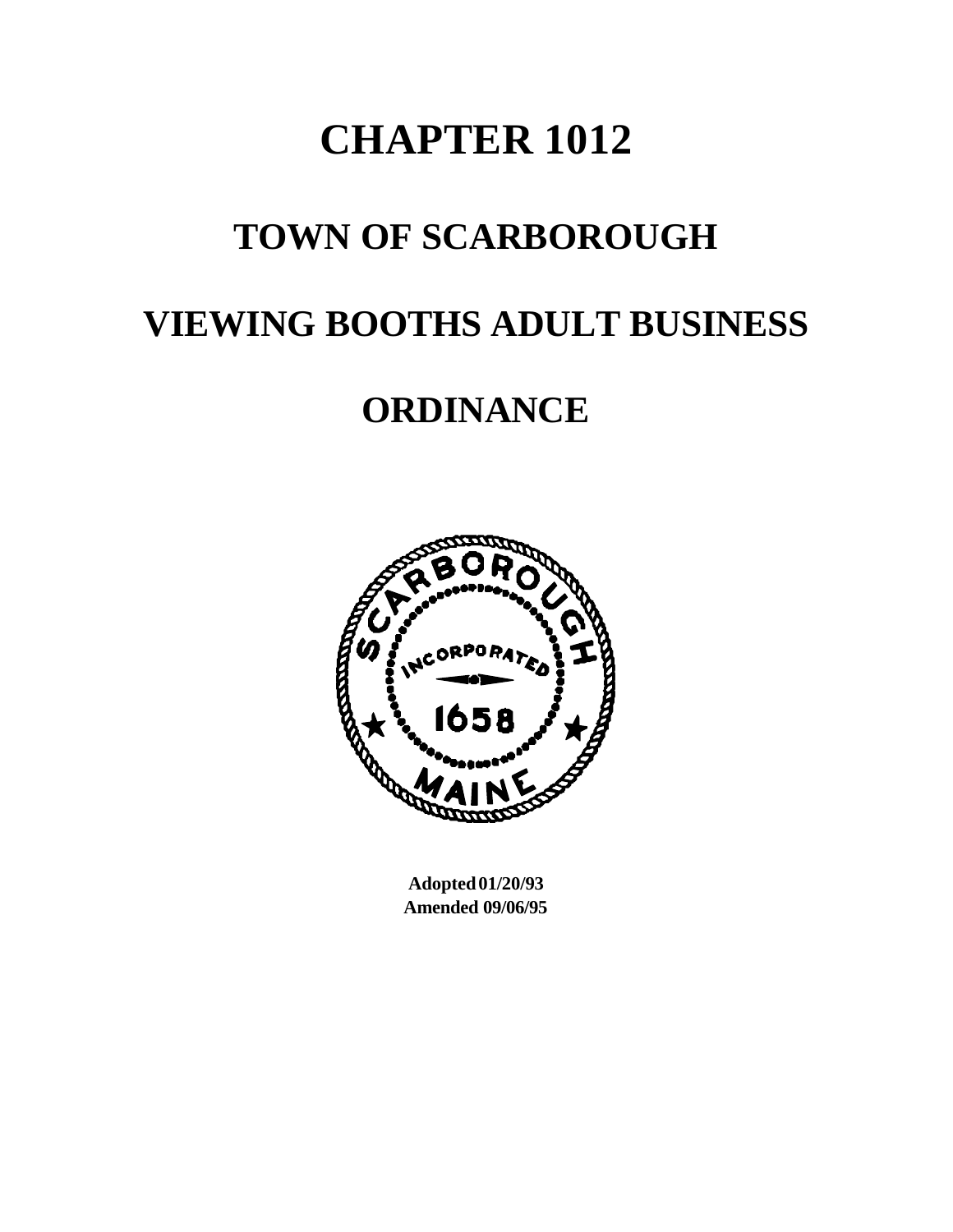#### **CHAPTER 1012 TOWN OF SCARBOROUGH ORDINANCE REQUIRING LICENSES FOR VIEWING BOOTHS IN ADULT BUSINESSES**

#### 1. **Definitions**.

- a. "Adult Business" means any business, a substantial or a significant portion of which consists of selling, renting, leasing, exhibiting, displaying or otherwise deal in materials which depict or describe any of the following:
	- 1. human genitals in a state of sexual stimulation or arousal;
	- 2. acts of human masturbation, sexual intercourse of sodomy;
	- 3. fondling or other erotic touching of human genitals, pubic region, buttock or female breast;
	- 4. less than completely and opaquely covered:
		- (a) human genitals, pubic region,
		- (b) buttock,
		- (c) female breast below a point immediately above the top of the areola; and
	- 5. Human male genitals in a discernibly turgid state, even if completely and opaquely covered.
- b. "Viewing Booth" means any booth, cubical, room or stall within the premises of an adult business used to display by audio or visual reproduction, projection or other means, any of the materials described in subparagraph (a) above.
- 2. **License Required**. No person owning or operating an adult business shall keep for public patronage or permit or allow the use of any viewing booth without first obtaining a license from the Scarborough Town Council.
- 3. **Licensing Requirement**. The Town Council shall grant a license for a viewing booth only upon finding, after public hearing, that the viewing booth will be clearly visible from the interior common areas of the premises and that visibility into the viewing booth shall not be blocked to obscured by any doors, curtains, partitions, drapes, or any other obstruction.
- 4. **License Fee**. A separate license shall be required for each viewing booth. The fee for each license shall be as specified in the *Schedule of License, Permit and Application Fees* established by the Town Council.
- 5. **Term of License**. Licenses issued pursuant to this Ordinance shall be for a term of no more than one year and shall expire annually on September 30.